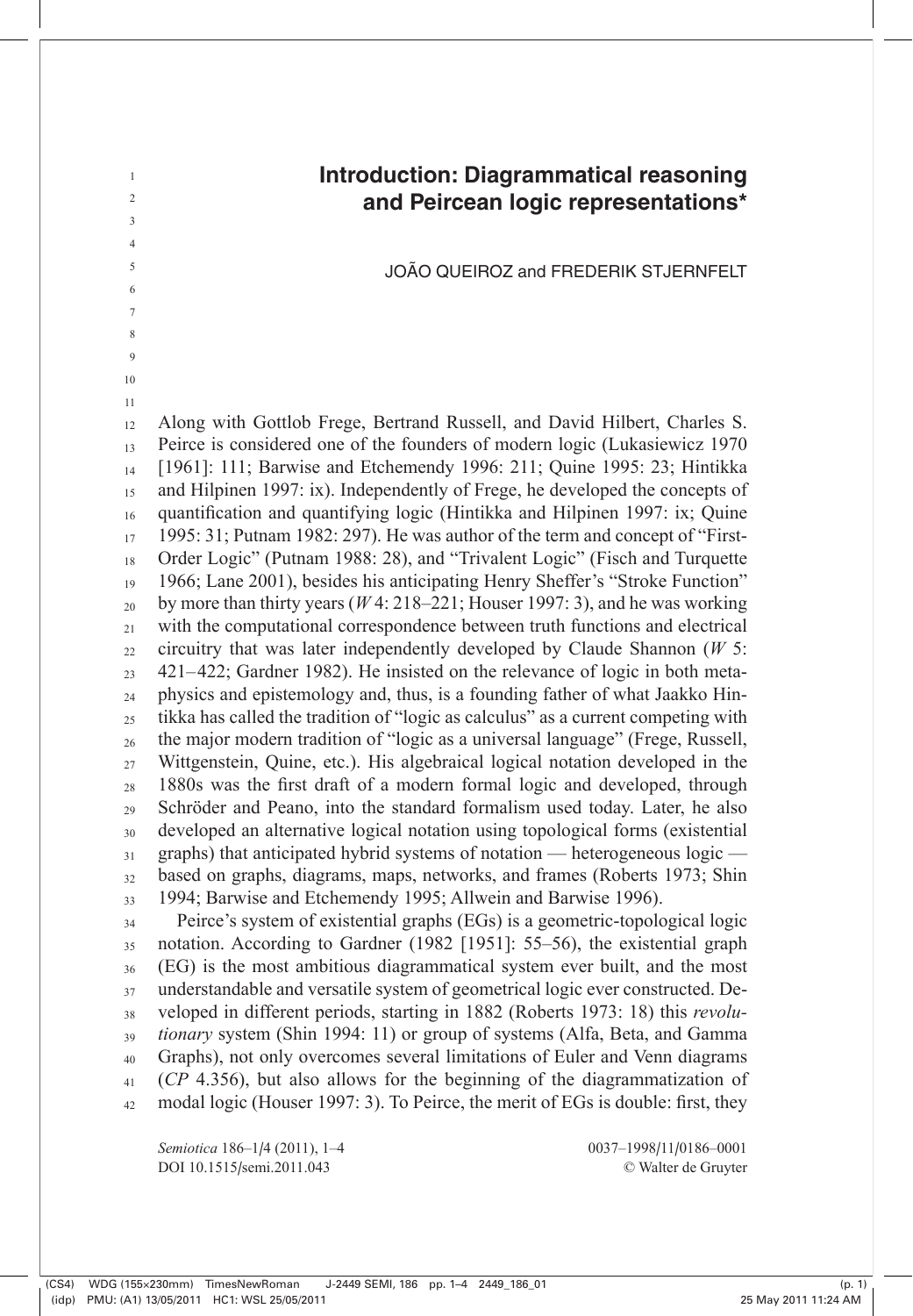## 2 *J. Queiroz and F. Stjernfelt*

allow to chart logical reasoning in its finest detail, making visible every single step in the reasoning process (as against notations aimed at quick, resultsoriented heuristics); second, they aim at portraying logical structure as iconical; that is, as ontologically valid, as possible. Recently, EGs have made possible the development of experiments with graphs in artificial intelligence, in areas such as semantic networks and knowledge representation (Sowa 1984, 1992). According to several researchers, working with the computational treatment of graphs, the EGs form "the first articulate model of knowledge and information processing" (Dickson et al. 1997: 2). 1 2 3 4 5 6 7 8  $\overline{Q}$ 

For a Peircean point of view, however, it is important to underline that the common-sense, everyday opposition between diagrammatical and symbolic representation systems, or between heterogeneous and homogeneous logics, does not hold. Rather, the latter appear as a special subset of the former, and even the most formalist, finitist representation systems must conserve some minimum of intuitive representation (e.g., a line subdivided in places that may be occupied by symbols to be manipulated according to rules on that line). This primacy of geometric representation reopens the connections between logic, on the one hand, and phenomenology, semiotics, cognition, and the heuristics of actual scientific and everyday thought processes, on the other. 10 11 12 13 14 15 16 17 18 19

In the mature version of Peirce's philosophy from the years around 1900, diagrams play two main roles. First and more general, diagrams and diagrammatical reasoning as such play a central and often overlooked role: all deductive reasoning, according to this doctrine, takes place by means of diagrams that furnish an observation-based approach to abstract, ideal, and logical issues (Stjernfelt 2007). This basic epistemological diagram doctrine thus covers all sorts of maps, graphs, formalisms, algebras, etc. Second, the development of EGs demonstrates the fertility of this viewpoint within the core discipline of logic: Alpha and Beta graphs have been shown to be complete and consistent representations of propositional logic and first-order predicate logic, respectively, while the unfinished Gamma graphs are a goldmine of sketches involving modal logic, temporal logic, speech act logic, second-order predicate logic, etc. The interest in the development of hybrid notation systems — "heterogeneous logic" — based in graphs, diagrams, maps, nets, frames, etc., is amazing. We are witnessing the foundation of research centers dedicated to the creation and development of these systems, an increasing number of books issued upon the subject, articles published in specialized journals, besides the creation of a scientific field based on the EG — conceptual graphs — and the holding of conferences dedicated to this area.  $20$  $21$  $22$ 23 24 25  $26$  $27$  $28$ 29 30 31 32 33 34 35 36 37 38

This volume aims to propagate the awakening interest in Peirce's existential graphs and the related issue of diagrammatical reasoning in general. The special issue covers a continuum from specific studies in Peirce's Alpha, Beta, and Gamma Graphs, on the one hand, to more general papers on diagrammatrical 39 40 41 42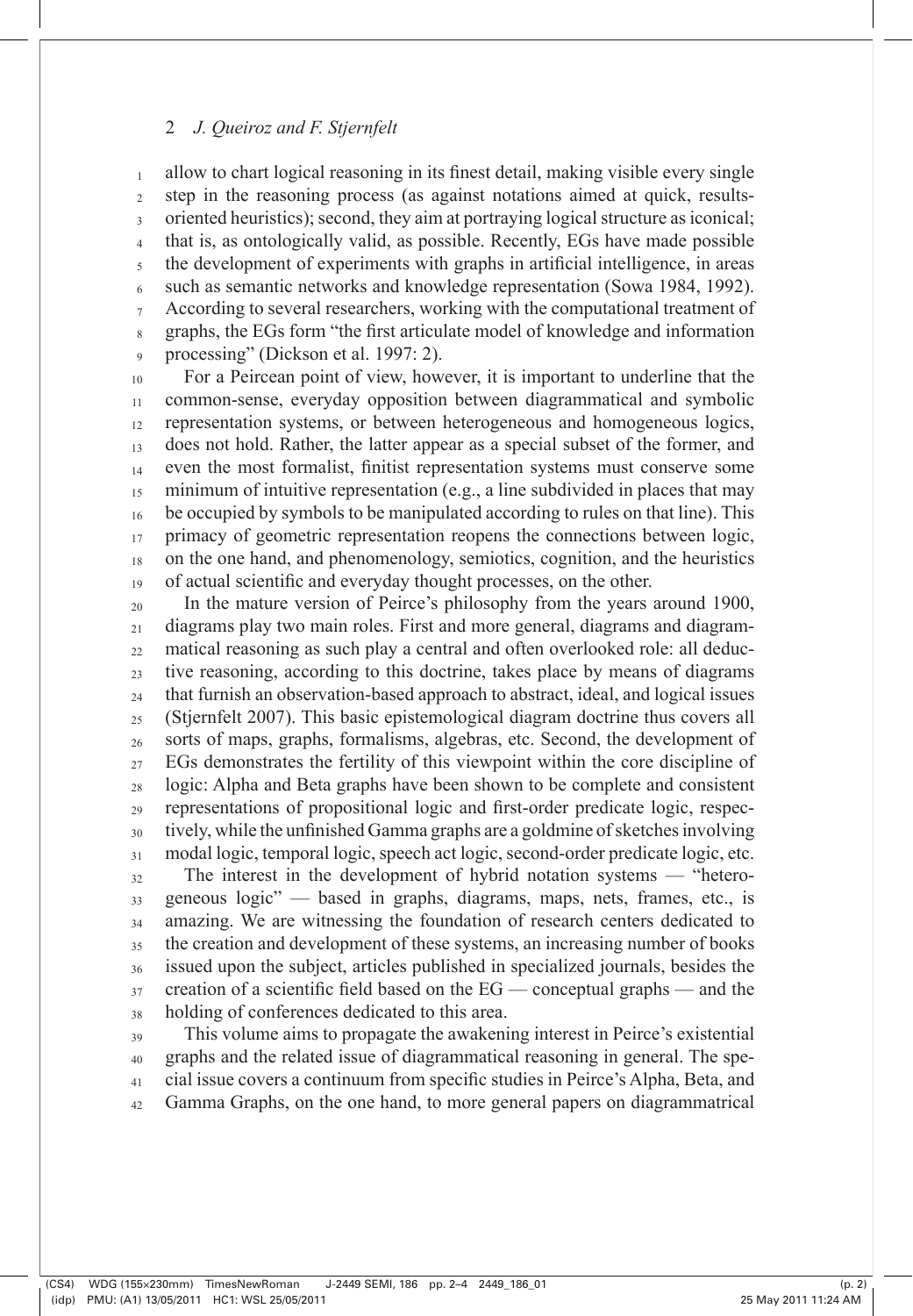reasoning and graphical representations of logic and semiotics, on the other hand. 1  $\overline{2}$ 

Here, the reader will find contributions on a wide range of topics, from detailed investigations into Peirce's systems to general surveys of the role of diagrams in reasoning processes: Alpha, Beta, and Gamma systems, Reasoning with Peircean graphs, Diagrams in Peirce's theory of cognition, Pragmatism and existential graphs, Philosophical concerns about Peircean diagrams, Existential graphs and conceptual graphs, Graphical logic representations, and Diagrammatic reasoning. 3 4 5 6 7 8 9

We hope the reasonings in this special issue will contribute to the further development of diagrams, and of Peircean scholarship in general.  $10$ 11

- 12
- 13

#### **Note** 14

- 15
- João Queiroz is indebted to the Brazilian National Research Council (CNPq) and the State of Bahia Foundation for Research Support (FAPESB); Frederik Stjernfelt is indebted to the Center for Semiotics, Aarhus University. 16 17 18
- 19 20

### **References** 21

- $22$
- Allwein, Gerard & Jon Barwise. 1996. *Logical reasoning with diagrams.* Oxford: Oxford University Press. 23 24
- Barwise, Jon & John Etchemendy. 1996. Heterogeneous logic. In Gerard Allwein & Jon Barwise (eds.), *Logical reasoning with diagrams*, 179–200. New York: Oxford University Press. 25
- Dickson Lukose, John F. Sowa, Leroy Searle, Mary Keeler, Harry S. Delugach (eds.) 1997. *Conceptual structures: Fulfilling Peirce's dream — fifth international conference on conceptual*  26  $27$
- *structures*, ICCS'97. Dortrecht: Springer.  $28$
- Fisch, Max & A. Turquette. 1966. Peirce's triadic logic. *Transactions of the Charles S. Peirce Society* 2. 71–85.  $29$
- Fisch, Max. 1986. *Peirce, semeiotic, and pragmatism.* Bloomington: Indiana University Press. 30
- Gardner, Martin. 1982 [1951]. *Logic machines and diagrams*. Chicago: University of Chicago Press. 31 32
- Houser, Nathan. 1997. Introduction: Peirce as logician*.* In Nathan Houser, Don Roberts & James Van Evra (eds.), *Studies in the logic of Charles S. Peirce*, 1–22. Bloomington: Indiana University Press. 33 34
- Lane, Robert. 2001. Triadic logic*.* In *Digital encyclopedia of Charles S. Peirce*, J. Queiroz & R. Gudwin. http://www.digitalpeirce.fee.unicamp.br/lane/trilan.htm (accessed 11 April 2011). 35 36
- Lukasiewicz, Jan. 1970 [1961]. *Selected works*, L. Borkowski (ed.). Amsterdam: North-Holland. 37
- Peirce, C. S. 1931–1966. *The collected papers of Charles S. Peirce*, 8 vols., C. Hartshorne, P. Weiss & A. W. Burks (eds.). Cambridge: Harvard University Press. [Reference to Peirce's papers will be designated *CP* followed by volume and paragraph number.] 38 39

### Peirce, Charles Sanders. 1982–. *Writings of Charles S. Peirce*, 5 vols., M. Fisch, E. Moore & C. Kloesel (eds.). Bloomington: Indiana University Press. [Reference to Peirce's writings will be 40 41

designated *W* followed by volume and page number.] 42